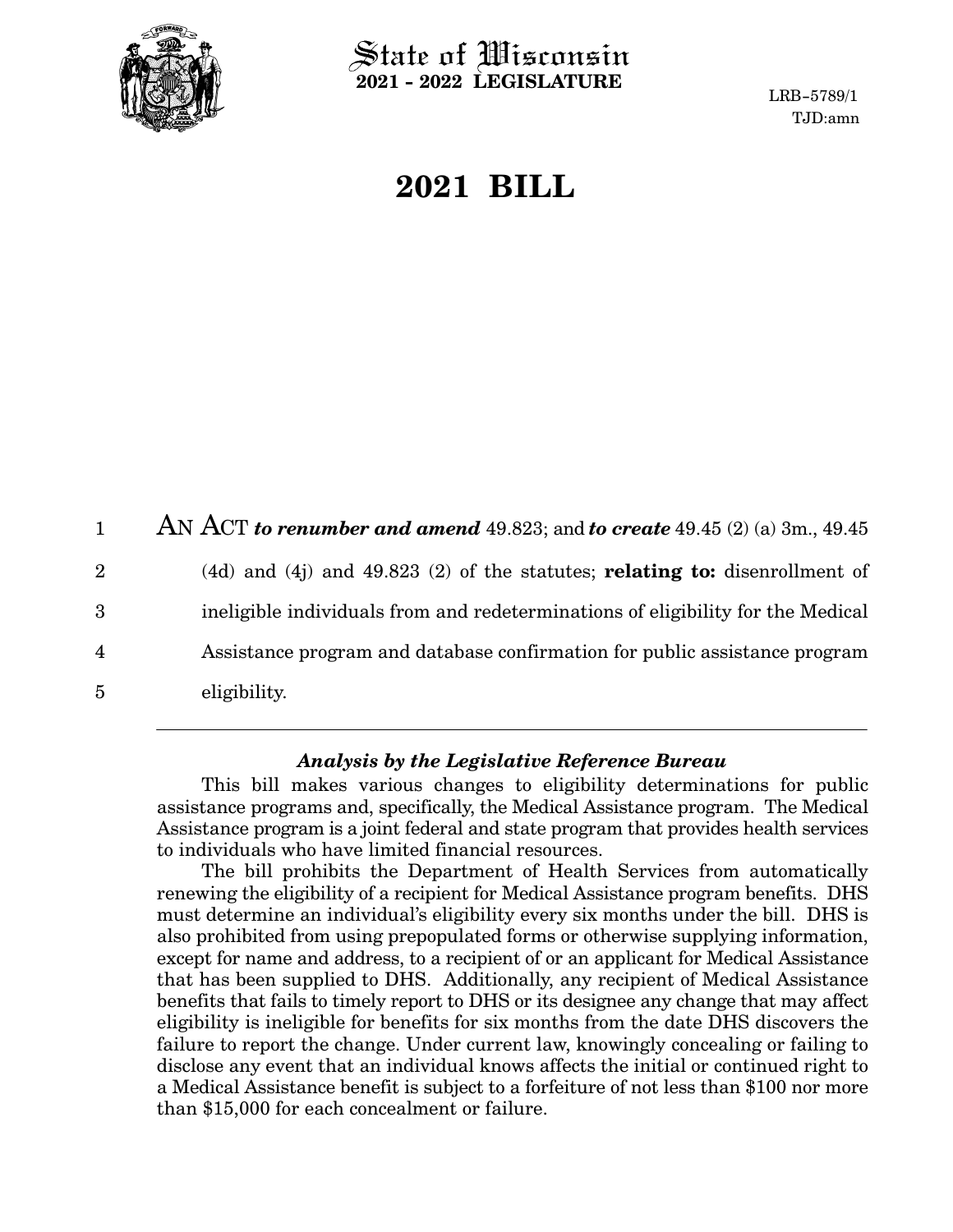#### **BILL**

The bill requires DHS to enter data sharing agreements with any agency that maintains a database of financial or personal information about residents of this state. DHS must confirm the information of an applicant for a public assistance program against the information contained in those databases. The bill also requires DHS to share data for this purpose of confirming eligibility for public assistance programs. Current law requires DHS and the Department of Children and Families to compare each department's respective databases against the databases of death records to identify deceased participants.

The bill requires DHS to promptly remove from eligibility for the Medical Assistance program any individual who has been determined to be ineligible for the program. Under the federal Families First Coronavirus Act, during a federally declared public health emergency, a state may receive an enhanced amount of federal financial participation in its Medical Assistance program if the state complies with certain criteria, including refraining from disenrolling individuals from the program. Under the bill, if the disenrollment or any other part of the bill would cause the state not to comply, that portion of the bill that does not comply may not be implemented until the period of enhanced federal financial participation ends. During the period before it ends, DHS must audit Medical Assistance eligibility and report quarterly to the legislature the number of individuals who are ineligible for Medical Assistance but who are receiving benefits.

For further information see the state fiscal estimate, which will be printed as an appendix to this bill.

## *The people of the state of Wisconsin, represented in senate and assembly, do enact as follows:*

**SECTION 1.** 49.45 (2) (a) 3m. of the statutes is created to read: 1

49.45 **(2)** (a) 3m. Remove promptly from eligibility for the Medical Assistance

program under this subchapter any individual who has been determined to be 3

- ineligible. 4
- 5

2

**SECTION 2.** 49.45 (4d) and (4j) of the statutes are created to read:

49.45 **(4d)** REDETERMINATION OF ELIGIBILITY. The department may not automatically renew the eligibility of a recipient of Medical Assistance benefits under this subchapter. The department shall redetermine eligibility for the Medical Assistance program under this subchapter for each individual every 6 months. In collecting information from a recipient of Medical Assistance benefits or an 6 7 8 9 10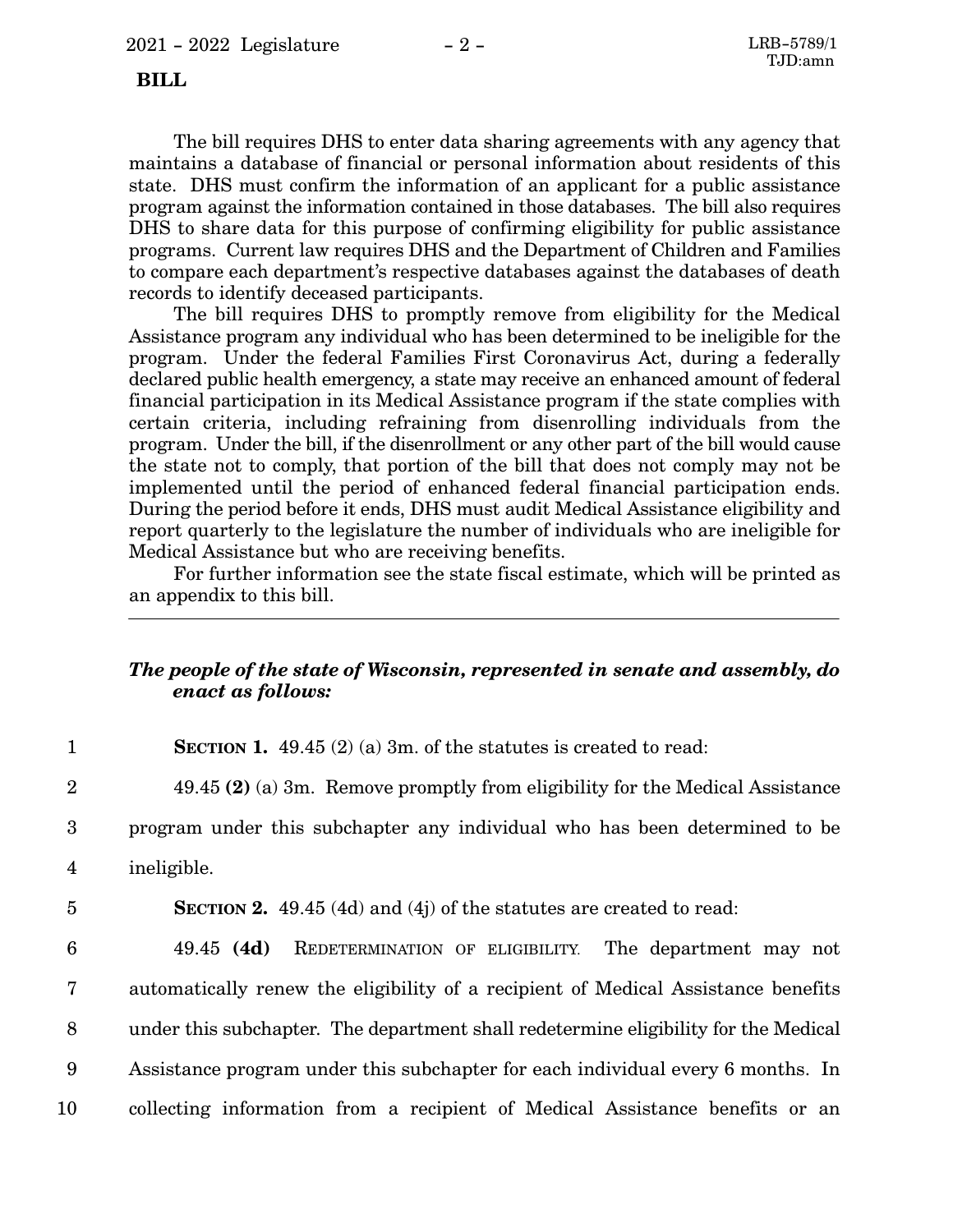$2021 - 2022$  Legislature  $-3 -$  LRB-5789/1

applicant, the department may not use any form that is prepopulated or otherwise provide to the recipient or applicant with information that has been supplied to the department except for the recipient's or applicant's name and address. 1 2 3

**(4j)** FAILURE TO REPORT. Any recipient of Medical Assistance benefits under this subchapter who fails to timely report to the department or an entity designated by the department any change that may affect the recipient's eligibility for benefits shall be ineligible for benefits under this subchapter for 6 months following the date that the department discovers the failure to report the change. 4 5 6 7 8

**SECTION 3.** 49.823 of the statutes is renumbered 49.823 (1) and amended to read: 9 10

49.823 **(1)** The department of health services and the department of children and families shall, at least once every 3 months, perform a comparison of each department's respective public benefit database information against nationally recognized databases that contain information on death records, including the federal social security administration's Death Master File, to identify participants in public benefit programs that are deceased. If a department determines during a review under this section subsection that a participant is deceased, the department shall designate that individual as ineligible for benefits in any applicable database. The requirements under this section subsection do not apply to the department of children and families with regard to child care subsidies under s. 49.155. 11 12 13 14 15 16 17 18 19 20

21

**SECTION 4.** 49.823 (2) of the statutes is created to read:

49.823 **(2)** The department of health services shall enter a data sharing agreement with the department of children and families, the department of workforce development, and any other agency that maintains a database of financial or personal information about residents of this state. The department of health 22 23 24 25